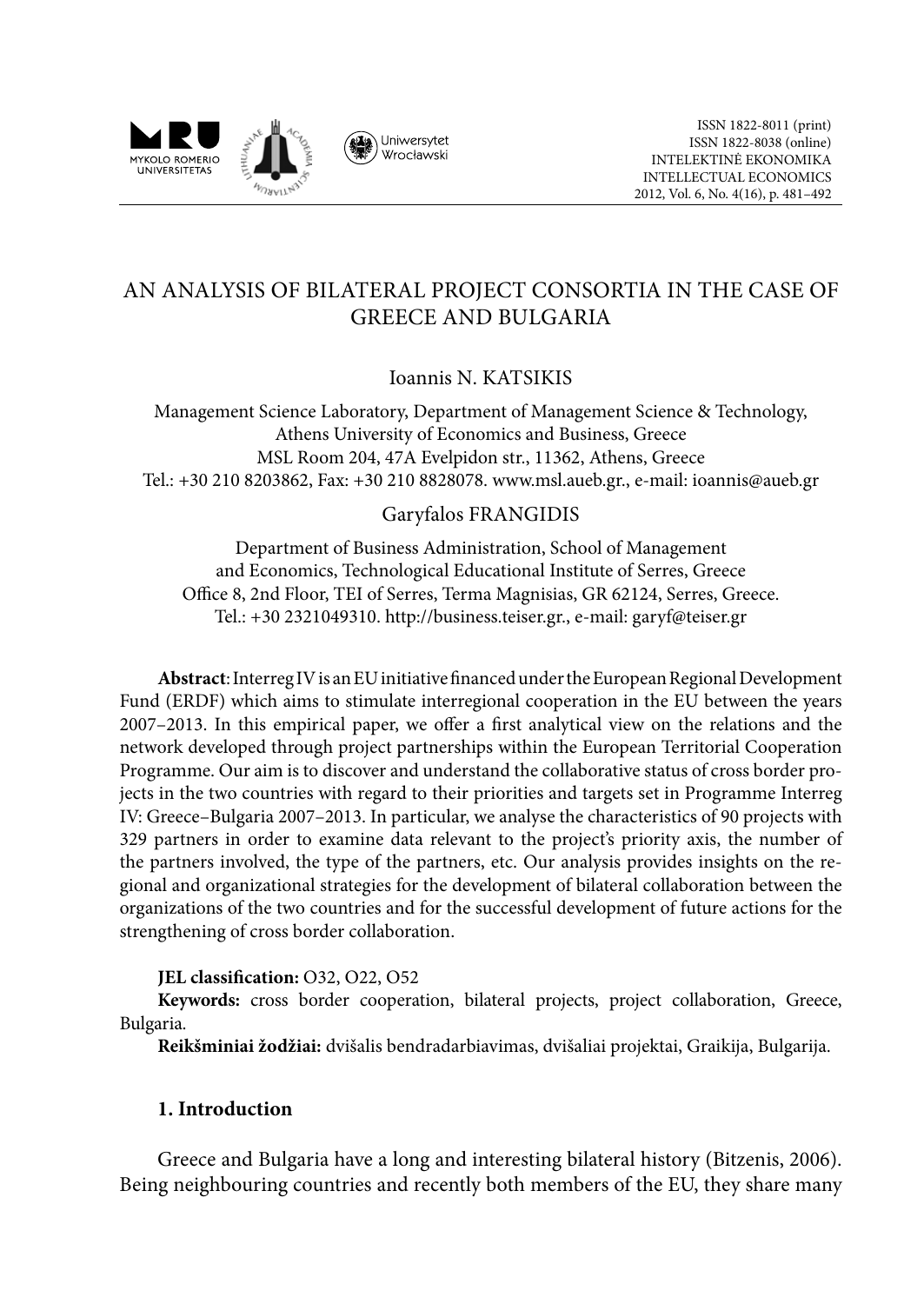common cultural and traditional characteristics; however, they have very different social and economic environments, in which entrepreneurial activities take place (Katsikis et al., 2012). For example, regarding the bilateral economic relationships, Bulgaria used to be one of the first investment destinations for Greek companies, initially for the small ones and then for the large and international ones, whose gradual growth and expansion in the local markets played an important role in the process of economic development for both counties (Petrochilos and Salavrakos, 2003).

In this paper we analyse the cross border collaborative relations developed through projects of the European Territorial Cooperation Programme Interreg IV: Greece–Bulgaria 2007–2013. In the literature there is a large number of papers discussing the business-related collaboration initiatives in a cross border setting. However, other forms of collaboration, with regard to R&D, civil development, infrastructure development and education, have not been studied. In this paper, we aim to contribute to filling this gap by studying 90 collaborative projects undertaken by a total of 329 organizations from the two countries in the Programme Interreg IV: Greece–Bulgaria 2007–2013. Our objective is to understand the characteristics of the collaboration and the objectives pursued and compare them with the objectives, priorities and targets of the Programme. We perform a project and partner analysis in order to examine data relevant to the project's priority axis, the number of the partners involved, the type of the partners, etc. Our analysis reveals the profile of the organisations that participated in these projects, their ambitions and objectives. Furthermore, our research sheds light on the competences and the competitive advantages for the partner's selection process. Based on those results, our paper concludes by providing insights on the regional and organizational strategies for the reinforcement of bilateral collaboration and the further internationalization of the organizations of the two countries.

The paper is structured in four parts, as follows: in the first part we discuss the role of project collaboration; in the second part we develop the role of cross border collaboration in the case of the European Territorial Cooperation Programs, with a focus on the Operational Program Greece–Bulgaria 2007–2013; in the third part we analyse the methodological approach of our study; in the fourth part we present the findings of our analysis regarding the characteristics of the projects and of the partners involved. The paper concludes with a summary of our results and some ideas for future research.

#### **2. The Role of Project Collaboration**

The literature of management and organizational studies has emphasized the importance of studying project collaborations (Sakakibara, 2001) both in theory and in practice. Currently, there is no globally accepted definition on what "collaboration" (Hu & Racherla, 2008) is, since the definition of the term is often based on the understanding of the content of "collaboration" Bukvova, (2010, p. 1). Jassawalla and Sashittal (1998, p. 239) describe collaboration as "the coming together of diverse interests and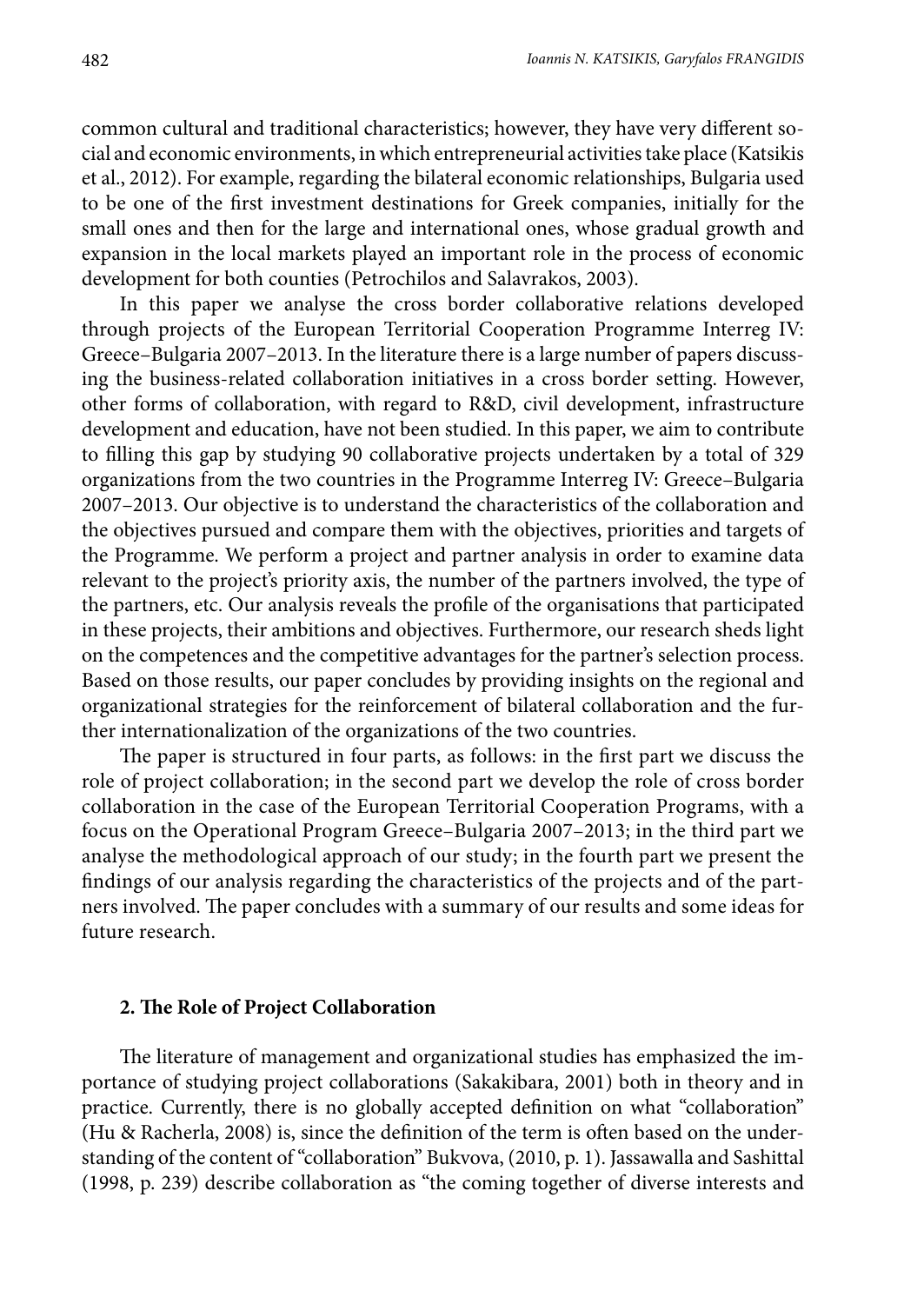people to achieve a common purpose via interactions, information sharing, and coordination of activities."

The literature addresses project management issues per se (Engwall, 2003, Dvir et al., 1998; Pinto and Kharbanda, 1995; Shenhar and Dvir, 1996), basically as integrating mechanisms that enable cross-functional integration (Ancona and Caldwell, 1990; Ford and Randolph, 1992). Another line of research provides a large number of studies that explore the development of R&D collaborations (Geuna, 1998; Grossman, 2002; Leydesdor & Wagner, 2008; Luukkonen, Persson, & Sivertsen, 1992), as well as collaboration for allocating personnel and resources within established organizations (Ferriani et al. 2009; Hobday, 2000; Davies and Brady, 2000; Prencipe and Tell, 2001).

All the above approaches are based on the common assumption that innovation results increasingly from the joint creation efforts of different players in the value chain (Cassiman et al., 2009, p. 216) and that balancing co-operative and competitive forces in the collaboration process to co-create value and to capture part of this value has become crucial. Along the above research efforts that focus on R&D initiatives and objectives, the study of collaboration in development projects has not attracted the attention of the researchers yet and, thus, has not been studied in depth. To fill in this gap, we shall focus here on studying project collaboration initiatives for development projects in the frame of the Programme Interreg IV: Greece–Bulgaria 2007–2013. Our research is empirical in nature and highlights the importance of the determinants of research cooperation between firms and Public research organizations as in the projects we study.

#### **3. The Role of Cross Border Collaboration**

### **3.1. The Importance of Cross Border Collaboration in the Frame of the European Territorial Cooperation—ETC**

Project collaboration initiatives have been actively supported by governments and international organizations, as the EU (Bukvova, 2010, p. 1). According to a recent study sponsored by the European Commission ("Managing Authority of European Territorial Cooperation Programmes," 2012) cross-border cooperation helps transform regions located on either side of internal or external borders of the European Union into strong economic and social poles. In particular, cross-border actions are used as a development tool and are encouraged in a large variety of the fields, starting from entrepreneurship, the improvement of the joint management of natural resources, supporting links between urban and rural areas, improving access to transport and communication networks, developing joint use of infrastructure, administrative cooperation and capacity building, employment, community interaction, culture and social affairs. As the European Commission highlights in the same study, cross-border cooperation is essentially about "filling the gaps" through agreed cross-border "analysis and response" strategies, specifically formulated and tailored for each border region.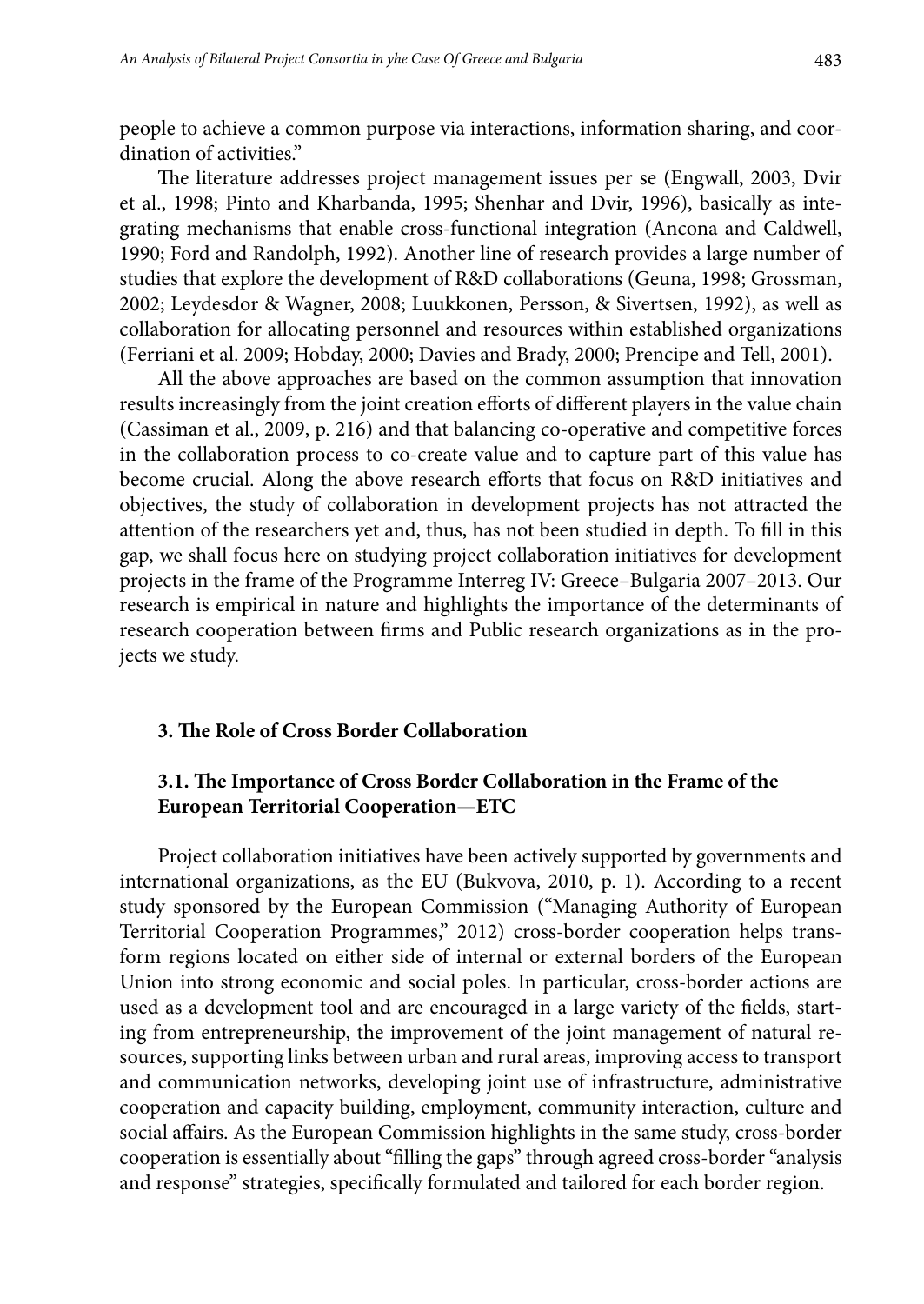In our case the program which we shall analyse (Interreg IV: Greece-Bulgaria 2007-2013) is a typical case of interregional cooperation aiming to fund developmental projects. A scheme offering a framework for the exchange of experiences between local and regional actors from across Europe in order to contribute to the EU's strategies on growth, jobs and sustainable development. In addition, it aims at reducing disparities by matching less-experienced regions with more advanced regions in the various policy fields such as innovation, demographic change, energy supply and climate change.

#### **3.2. The Case of the ETC Program Interreg IV Greece–Bulgaria 2007–2013**

Interreg IV is an EU initiative that aims to stimulate interregional cooperation in the EU between the years 2007–2013. It is financed under the European Regional Development Fund (ERDF). The cross-border European Territorial Cooperation Programme "Greece–Bulgaria 2007–2013" was approved by the European Commission on 28 March, 2008 by the Decision C (2008) 1129/28-03-2008. The total budget (ERDF and national contribution) for the European Territorial Programme "Greece–Bulgaria 2007–2013" was €132,318,963. The total financing consists of €112,471,118 (85%) funding from the ERDF and  $E19,847,845$  (15%) of national contribution from the two neighbouring countries, Greece and Bulgaria. This phase of the Interreg initiative is designed to strengthen economic and social cohesion throughout the EU, by fostering the balanced development of Europe through the development of cross-border, transnational and interregional co-operation. Special emphasis has been placed on integrating remote regions and those which share external EU borders with the candidate countries.

The eligible areas of the programme in the case of Greece and Bulgaria, contains seven Regional Units (former Prefectures) on the Greek side (Evros, Kavala, Xanthi, Rodopi, Drama, Thessaloniki and Serres) and four Districts on the Bulgarian side (Blagoevgrad, Smolyan, Kardjali, Haskovo), covering a total area of 40,202 km<sup>2</sup> and 2,812,236 inhabitants from both countries. More analytically, the eligible areas of the programme consist of the Region of Eastern Macedonia-Thrace (Prefectures of Evros, Kavala, Xanthi, Rodopi and Drama) and Region of Central Macedonia (Prefectures of Thessaloniki and Serres) in Greece and the South-West Planning Region and South-Central Planning Region (Districts of Blagoevgrad, Smolyan, Kardjali and Haskovo) in Bulgaria. The Prefecture of Kavala has been included as an adjacent area.

Τhe strategic goal of the Operational Program Interreg IV Greece–Bulgaria for the Programming Period 2007–2013 is "to promote the cross-border area by ensuring regional cohesion and enhancing competitiveness." This strategic goal is expected to be achieved through the two distinctive strategic objectives: 1) Strengthening the attractiveness of the area by upgrading the quality of life and improving accessibility structures and 2) Enhancing competitiveness by promoting entrepreneurship, establishing networks of cooperation and investing in human resources. These two strategic objectives are defined in the relevant Priority Axes, with more special objectives for each one of them. The Priority Axes and the Objectives are summarized in the following table (Table 1):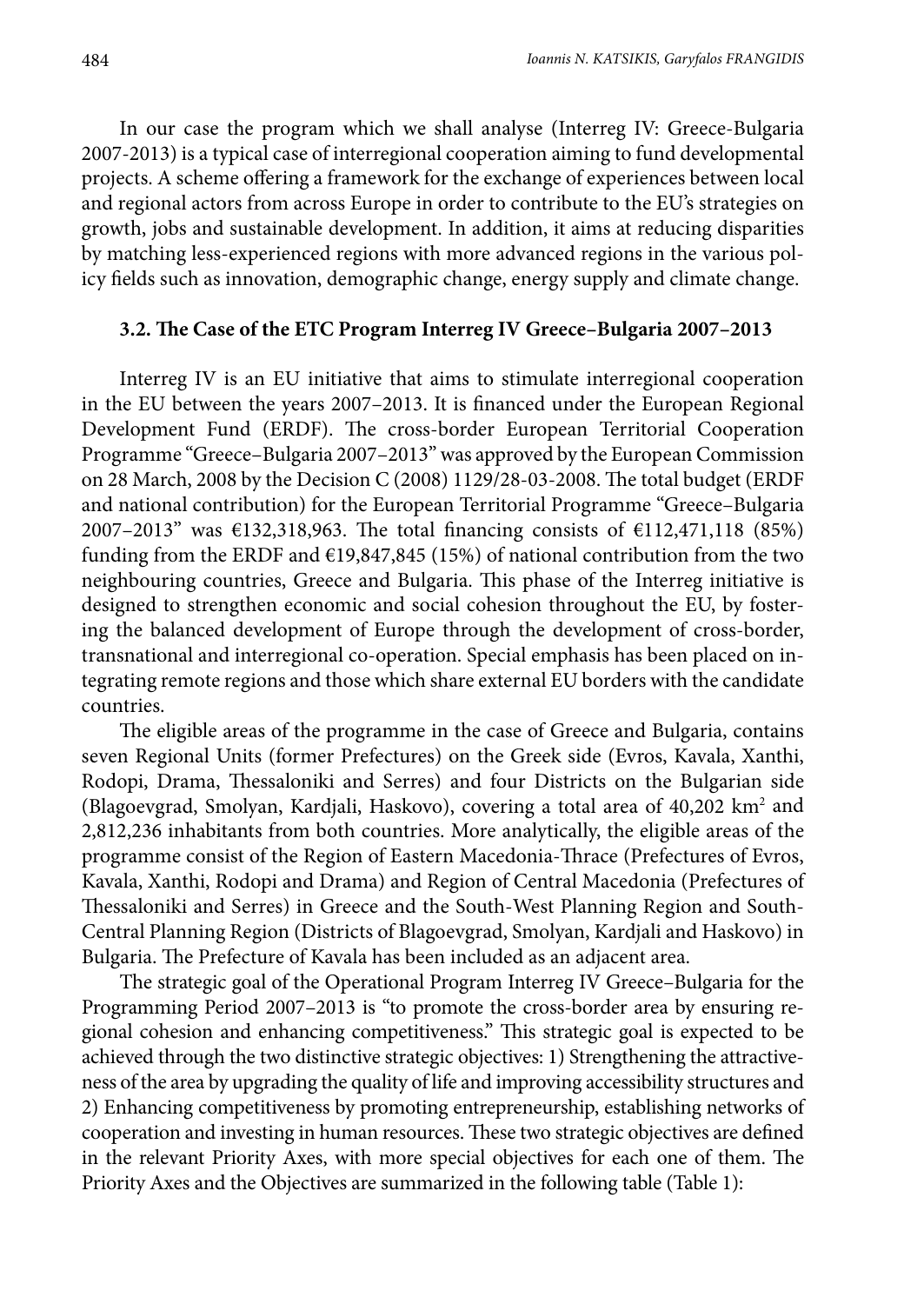| <b>Priority Axis</b>                           | <b>Specific Objectives</b>                                                                                            |
|------------------------------------------------|-----------------------------------------------------------------------------------------------------------------------|
| 1: "Quality of Life"                           | 1.1: Protection, Management & Promotion of the Environmental<br>Resources                                             |
|                                                | 1.2: Protection, Management & Promotion of the Cultural Resources                                                     |
|                                                | 1.3: Cooperation and Networking on Health and Social Welfare Issues                                                   |
|                                                | 2.1: Development of the Road and Railway Network                                                                      |
| 2: "Accessibility"                             | 2.2: Improvement of Cross-Border Facilities                                                                           |
| 3: "Competitiveness<br>and Human<br>Resources" | 3.1: Support and Valorisation of Human Resources—Support of<br>Preparatory Actions in view of the Open Labour Market  |
|                                                | 3.2: Encouragement of Entrepreneurship & Actions that Cope with<br>the Restructuring of the Economy                   |
|                                                | 3.3: Promotion of Cooperation between Research, Technological and<br>Academic Institutions and Business Organizations |
| 4: "Technical<br>Assistance"                   | 4.1: Core Programme Management Activities                                                                             |
|                                                | 4.2: Project Generation and Information & Communication Activities<br>of the Programme                                |

**Table 1.** Priority Axes and Objectives in the ETC Program "Greece–Bulgaria 2007–2013"

### **4. Methodology**

The majority of empirical studies on project collaboration perform an analysis of metrics or explore the collaboration structures as networks (in the case of research collaborations). These often use data about co-authorships in order to create graphs depicting the network formed by the researchers (e.g. Hou et al., 2008; Wagner & Leydesdor, 2005; Newman, 2004). At the same time, many studies in the area of "research collaboration" have been concerned with the measurement of the development as well as with the explanation of the growth (Bukvova, 2010, p. 1) or emphasize on studying the relational antecedents of project-entrepreneurship, such as network centrality, team composition and project performance (Ferriani et al., 2001, p. 1545).

As Cassiman (2010, p. 882) argues, not all R&D projects are alike. Accordingly, we expect their organizational forms to differ. In particular, in this paper we are interested in understanding which project features call for the involvement of scientific institutions, along with the specific organizational form that governs the relationship. Following Williamson (1991a), we assume that three main organizational forms may be adopted: internal development, cooperation, and contracting (i.e. a partner commits to deliver a contractually specified output for some activities in the project).

In our analysis, we assume that cooperation represents an intermediate—non-market and bilateral—hybrid governance mechanism between market and hierarchies, where both parties are jointly responsible for the project outcome. Cooperative agreements involve a mix of features of firms and markets. They resemble markets in that the partners remain separate parties, driven by their own interests. In this study we focus on studying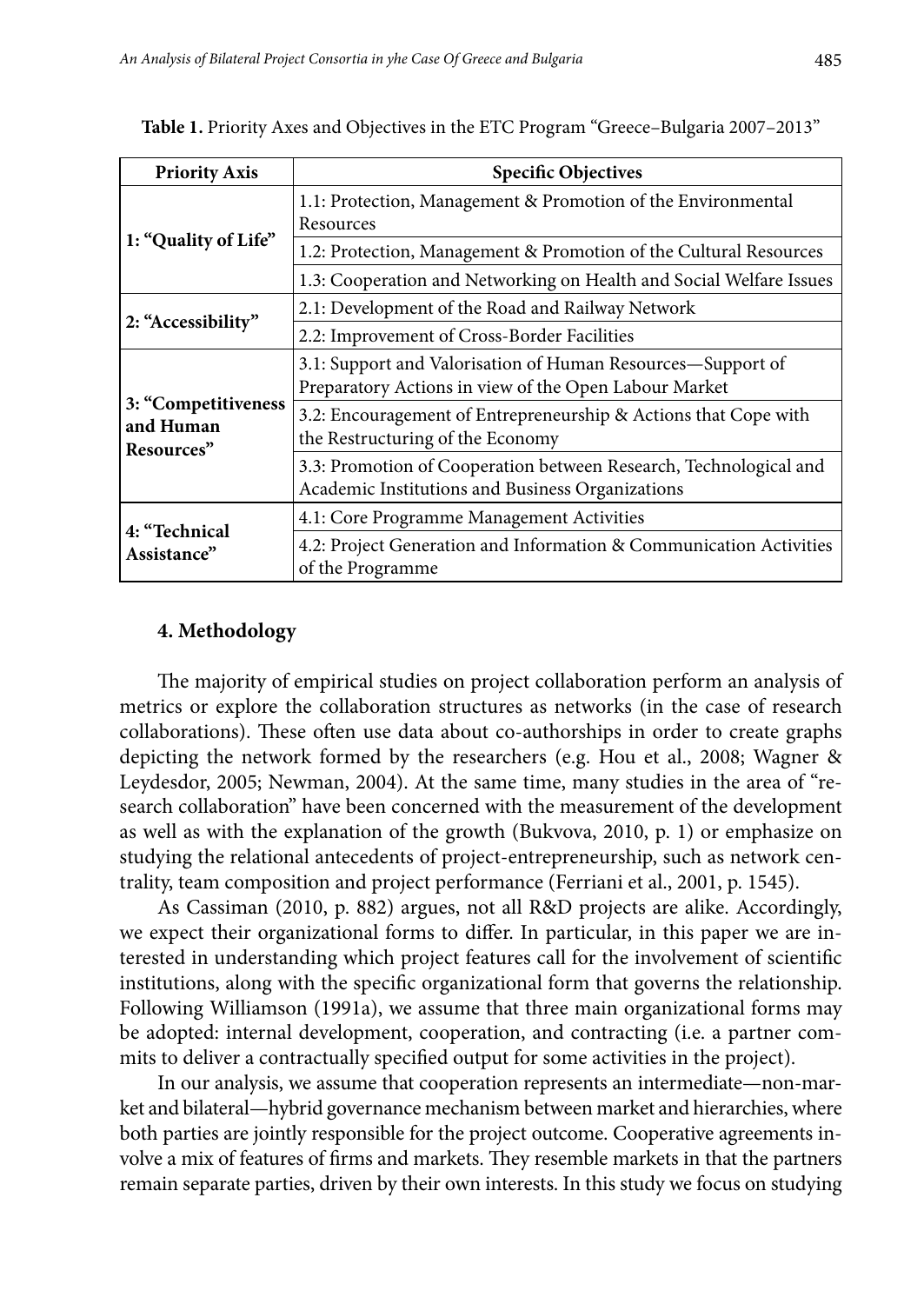project collaboration initiatives for development projects in the frame of the Programme Interreg IV: Greece–Bulgaria 2007–2013. We perform a project and partner analysis in order to examine data relevant to the project's characteristics (e.g. priority axis, priorities and targets, number of the partners, partners, etc). For this, we formed a unified dataset of the projects undertaken in the Program, consisting of 90 projects that are implemented through the collaboration of 327 project partners. In this dataset we included information on the project title, the partners involved and their role in the project (lead partner, etc.), the priority axis, the intervention within which the project lies, project number, the final budget and the name of the partner, its nationality and its type. For the needs of our analysis we distinguish and categorize the different types of partners into six (6) categories: 1) Public Organizations, 2) Local Administration Authorities, 3) Non-Governmental Organizations - NGOs, 4) Universities, 5) Research Centres, and 6) Private Companies. In the following sections we present the results of our analysis.

### **5. Analysis of the Results**

In this section we present the results of our analysis. We begin by reporting some preliminary results on the descriptive statistics of our study and then we proceed by focusing on an analysis of the profile of the partners involved.

## **5.1 Descriptive Statistics and Project Type Analysis**

The analysis of the descriptive statistics on the demographics of our sample reveals interesting facts on the structure and the organization of the projects approved. As shown in Table 2, the majority of the projects are located under the "Quality of Life" priority axis; second comes the priority axis number 3 "Competitiveness and Human Resources," while there is only a limited number of projects in priority axis 2 "Accessibility."

| <b>Priority Axis</b>                              | Frequency | Per cent |              | Objective   Frequency | Per cent | Cum.<br>Per cent |
|---------------------------------------------------|-----------|----------|--------------|-----------------------|----------|------------------|
|                                                   |           | 58.9%    | 1.1          | 23                    | 25.6%    | 25.6%            |
| <b>Priority Axis 1:</b><br><b>Quality of Life</b> | 53        |          | 1.2          | 12                    | 13.3%    | 38.9%            |
|                                                   |           |          | 1.3          | 18                    | 20.0%    | 58.9%            |
| <b>Priority Axis 2:</b>                           | 8         | 8.9%     | 2.1          | 7                     | 7.8%     | 66.7%            |
| Accessibility                                     |           |          | 2.2          | 1                     | 1.1%     | 67.8%            |
| <b>Priority Axis 3:</b>                           |           | 32.2%    | 3.1          | 11                    | 12.2%    | 80.0%            |
| Competitiveness & Human                           | 29        |          | 3.2          | 8                     | 8.9%     | 88.9%            |
| <b>Resources</b>                                  |           |          | 3.3          | 10                    | 11.1%    | 100.0%           |
| <b>Number of Projects</b>                         | 90        | 100.0    | <b>Total</b> | 90                    | 100.0    |                  |

**Table 2.** Priority Axis, Objective per Project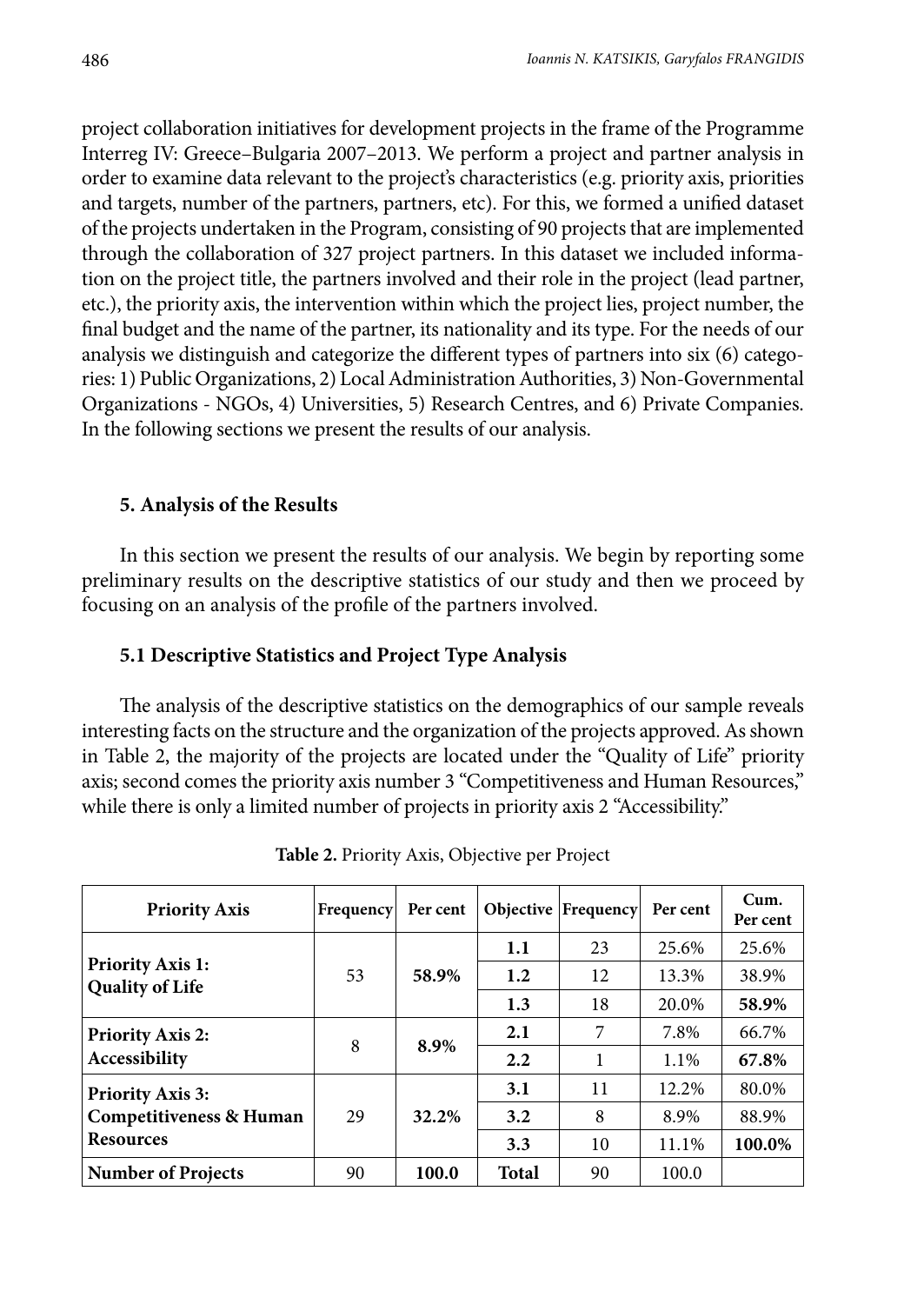Within the priority axis above, the majority of the projects, as exhibited in Table 2, are located under the 1.1 Objective "Protection, Management and Promotion of the Environmental Resources"; the second most important seems to be 1.3 Objective "Cooperation and Networking on Health and Social Welfare Issues," followed by the 1.2 Objective: "Protection, Management & Promotion of the Cultural Resources." Generally, priority axis 1 "Quality of Life" is the most important field, since 58.9% of the projects are in the first priority axis, with 25.6% under the 1.1 objective.

The results of the above analysis indicate the importance of the improvement of the quality of life for the cross border regions of the two countries—at least as reflected in the views of the policy-makers in Greece and Bulgaria and at the European level. The improvement of the quality of life is thought to be achieved through activities for the protection, management and the promotion of the environmental resources and through the cooperation and networking on health and social welfare ıssues.

#### **5.2 Analytics: The Demographics of Partners Involved**

Our study reveals interesting facts about the population of participants in these projects. In Table 3 we illustrate the origin of partners involved in relation to their role in the project. Our data show that the majority of partners come from Greece (173—52.9%; 154—47.1% come from Bulgaria). Additionally, Greek partners hold a more important role in the project implementation since the majority of lead partners (LP) come from Greece (65—only 25 from Bulgaria). Probably, the larger experience of Greek partners in undertaking European projects, due possibly to the longer history of participation of Greece in European Union, provides some explanation for this.

|                        | Role |                 |                 |                 |      |                 |                 |                | <b>Total</b> |                 |     |          |
|------------------------|------|-----------------|-----------------|-----------------|------|-----------------|-----------------|----------------|--------------|-----------------|-----|----------|
| Count                  | LP   | PP <sub>1</sub> | PP <sub>2</sub> | PP <sub>3</sub> | PP4  | PP <sub>5</sub> | PP <sub>6</sub> | PP7            | PP8          | PP <sub>9</sub> |     | Per cent |
| <b>Bulgaria</b>        | 25   | 35              | 41              | 18              | 12   | 8               | 7               | 5              | 2            | 1               | 154 | 47.1     |
| Greece                 | 65   | 30              | 24              | 23              | 15   | 5               | 5               | $\overline{2}$ | 3            | 1               | 173 | 52.9     |
| <b>Total</b>           | 90   | 65              | 65              | 41              | 27   | 13              | 12              | 7              | 5            | $\overline{2}$  | 327 | 100.0    |
| Per cent               | 27.5 | 19.9            | 19.9            | 12.5            | 8.3  | $\overline{4}$  | 3.7             | 2.1            | 1.5          | 0.6             | 100 |          |
| Cumulative<br>Per cent | 27.5 | 47.4            | 67.3            | 79.8            | 88.1 | 92              | 95.7            | 97.9           | 99.4         | 100             |     |          |

**Table 3.** Country and Role Cross tabulation

In Table 4 we illustrate the dissemination of the partners based on their type and their origin/nationality. The majority of partners—almost half of them (47.4%)—come from the local administration authorities, emphasizing the role of local administration in the development of cross-border cooperation activities. Additionally, an important number of partners (31.8%) come from Non-governmental organizations (NGOs). The participation of other type of partners, such as universities (10.4%), research centres (4.6%), private companies (4.9%) and other public organizations (0.9%) is only mini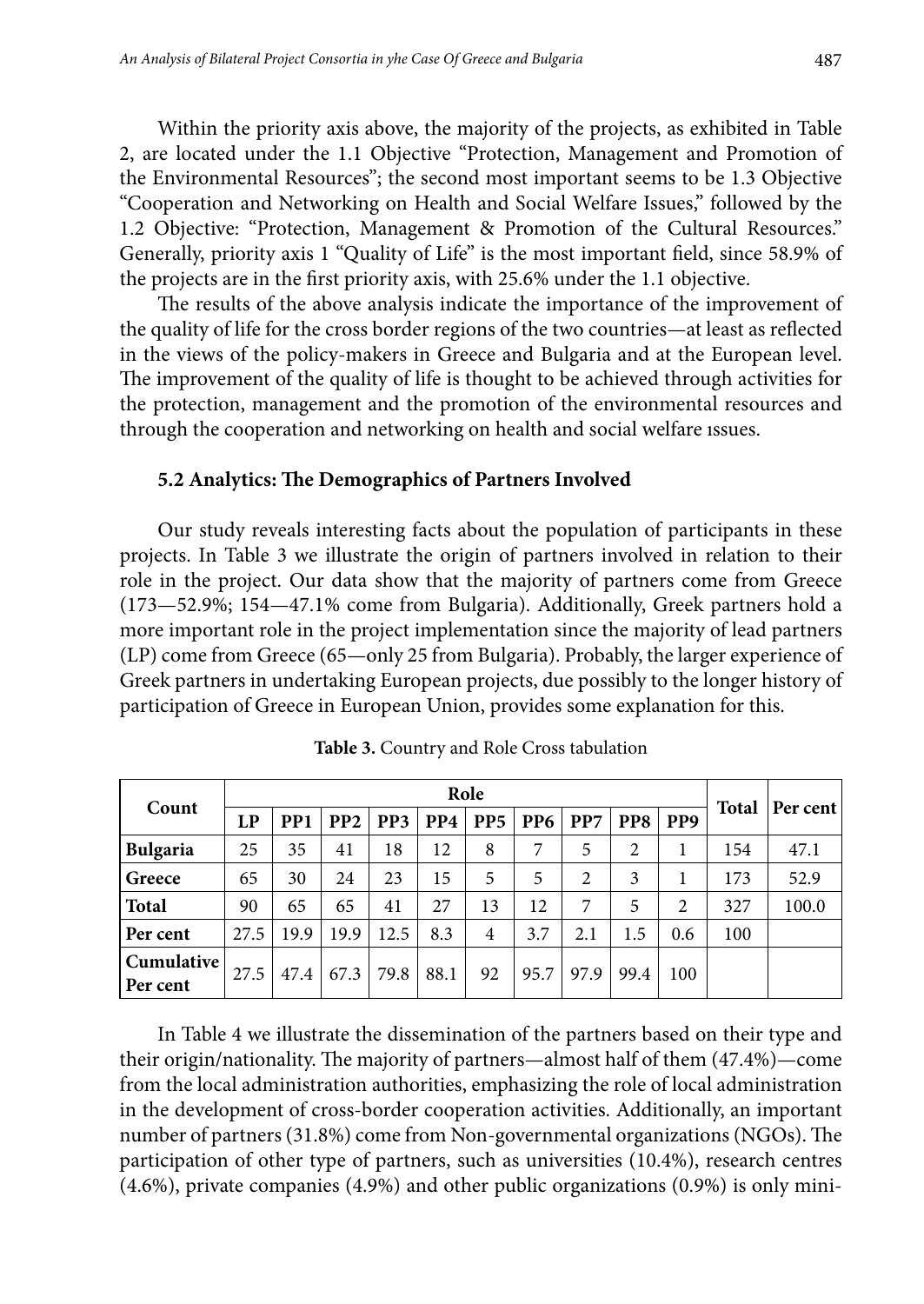mal, reflecting possibly that the nature of the projects is to support regional development, rather than producing scientific results or business ventures.

|                  |           |             |         | <b>Type of Partner</b> |             |            |              |
|------------------|-----------|-------------|---------|------------------------|-------------|------------|--------------|
|                  | 1) Public | 2) Local    | 3) NGOs | 4) Univer-             | 5) Research | 6) Private |              |
| Count            | Organi-   | Admi-       |         | sities                 | Centres     | Companies  | <b>Total</b> |
|                  | zations   | nistration  |         |                        |             |            |              |
|                  |           | Authorities |         |                        |             |            |              |
| <b>Bulgaria</b>  | 2         | 81          | 48      | 15                     | 5           | 3          | 154          |
| Greece           |           | 74          | 56      | 19                     | 10          | 13         | 173          |
| <b>Total</b>     | 3         | 155         | 104     | 34                     | 15          | 16         | 327          |
| Per cent         | 0.9       | 47.4        | 31.8    | 10.4                   | 4.6         | 4.9        | 100          |
| Cum.<br>Per cent | 0.9       | 48.3        | 80.1    | 90.5                   | 95.1        | 100        |              |

**Table 4.** Country and Type of Partner Cross tabulation

Additionally, the presence of local authorities in the projects is more important for the Bulgarian partners than it for the Greek ones, while the presence of NGOs from Greece is more intense than for the Bulgarian ones. A large difference exists on the participation of private companies from the two countries. Although there are 13 private companies from Greece, the number of the Bulgarian ones is only limited to three.

A general conclusion It seems that the local authorities of the region are the ones that mostly exploit the opportunities provided through the Programme Interreg IV Greece–Bulgaria 2007–2013 to expand or/and to integrate their scope of activities through the use of the financial resources gained and the development of collaborative projects with other organizations. The same happens for the NGOs from both the Greek and the Bulgarian side who see the ETCP funding as an important opportunity to further expand their activities. In the following table (Table 5), we view the type of partners in relation with the thematic priority axis.

| Table 5. Type of Partner * Priority Axis Cross tabulation per Project |  |  |  |
|-----------------------------------------------------------------------|--|--|--|
|-----------------------------------------------------------------------|--|--|--|

|                                        | <b>Priority Axis / Project Number</b> |               |                   |                                    |  |
|----------------------------------------|---------------------------------------|---------------|-------------------|------------------------------------|--|
| <b>Type of Partner</b>                 |                                       |               | 3:                | <b>Total Number</b><br>of Partners |  |
|                                        | Quality of Life                       | Accessibility | Competitiveness & |                                    |  |
|                                        |                                       |               | Human Resources   |                                    |  |
| 1) Public Organizations                |                                       |               |                   |                                    |  |
| 2) Local Administration<br>Authorities | 38                                    | 8             | 10                | 155                                |  |
| $3)$ NGOs                              |                                       |               | 12                | 104                                |  |
| Universities                           |                                       |               |                   | 34                                 |  |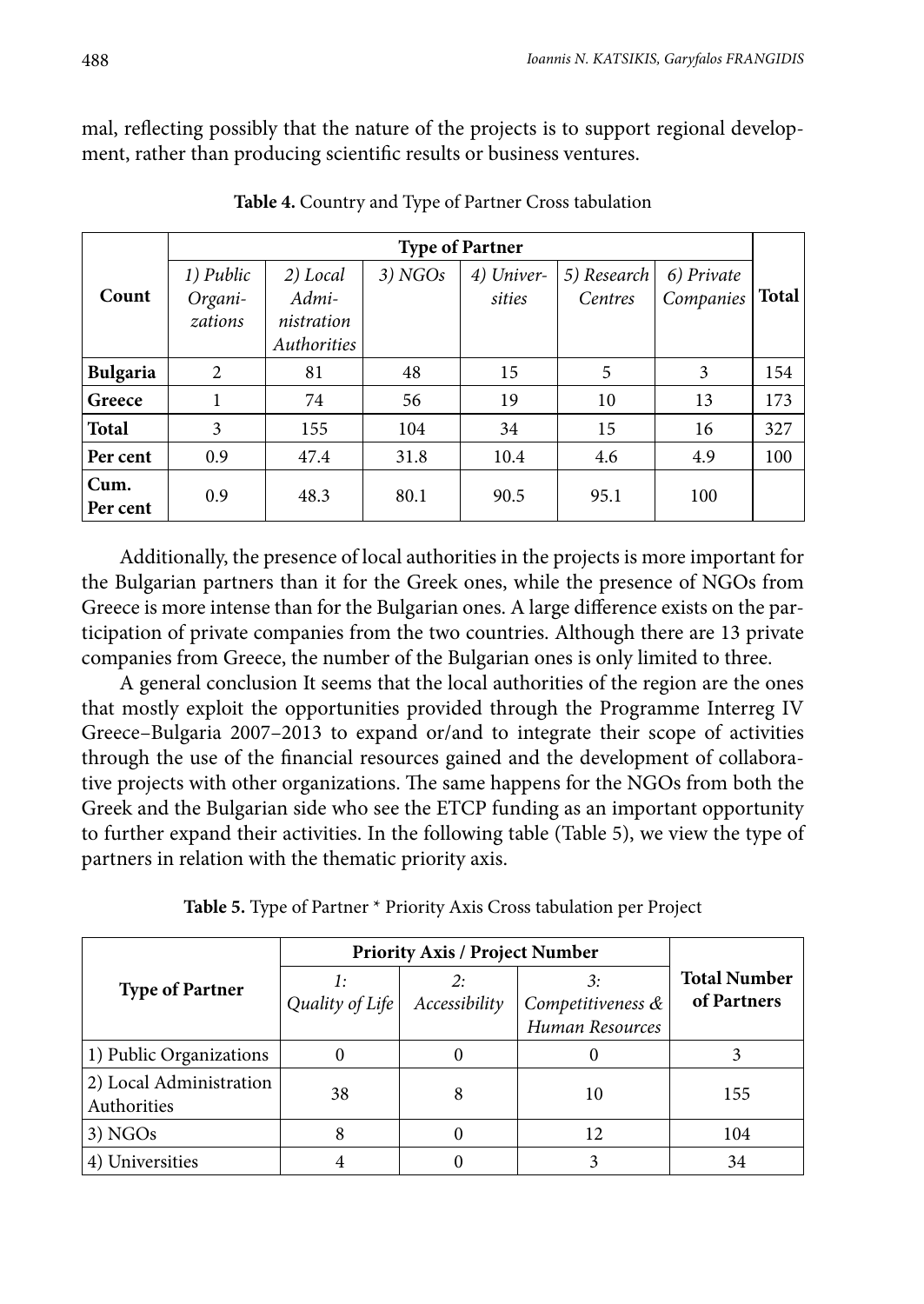| 5) Research centres         |    |    |    |  |
|-----------------------------|----|----|----|--|
| (6) Private Companies       |    |    |    |  |
| Total Number of<br>Projects | 53 | 29 | 90 |  |

It seems that local administration authorities undertake projects mostly in the first priority axis: "Quality of Life". The third priority axis: "Competitiveness & Human Resources" is the most important one for the NGOs. What is interesting to mention is the fact that under the second priority axis "Accessibility" we see only the operation of local administration authorities and the lack of any other partner, a case rather problematic for the sustained development of the specific target.

#### **6. Conclusion and Discussion**

The purpose of our study was to offer a first analytical view on the relations and the networks developed through the development of collaborative partnerships within the frame of the European Territorial Cooperation Programme Interreg IV Greece–Bulgaria 2007–2013. In order to materialize our intentions and as a first step towards further analysis of the results with social networking and other related methodologies, we collected information on 327 projects approved in the above program. Here we presented a first descriptive analysis of the profile of the projects and the demographics of the partners involved. The results from such a descriptive analysis provide interesting outcomes of autonomous value, as well as the basis for the expansion of the research to a more coherent social network analysis, which would provide richer, deeper and more insightful results.

The results indicate the importance of the improvement of the quality of life for the regions of the two countries, which is assumed to be achieved through activities for the protection, management and the promotion of the environmental resources and the cooperation and networking on health and social welfare ıssues—while the protection, management & promotion of cultural resources lags behind. Our data show that the majority of partners come from Greece (52.9%) and that Greek partners hold a more important role in the project implementation (65 lead partners, in contrast to 25 coming from Bulgaria). Additionally, the majority of partners, almost half of them (47.4%), come from the local administration authorities, emphasising thus the role of local administration in the development of cross border cooperation activities. The presence of local authorities in the projects is more important for the Bulgarian partners than it is for the Greek ones, while the presence of NGOs from Greece is more intense than for the Bulgarian ones. A large difference exists on the participation of private companies from the two countries, with 13 private firms coming from Greece and only three from Bulgaria. It seems that the local authorities of the region are the ones that mostly exploit the opportunities provided through the ETC Programme in order to expand or/and to integrate their scope of activities through the use of the financial resources gained and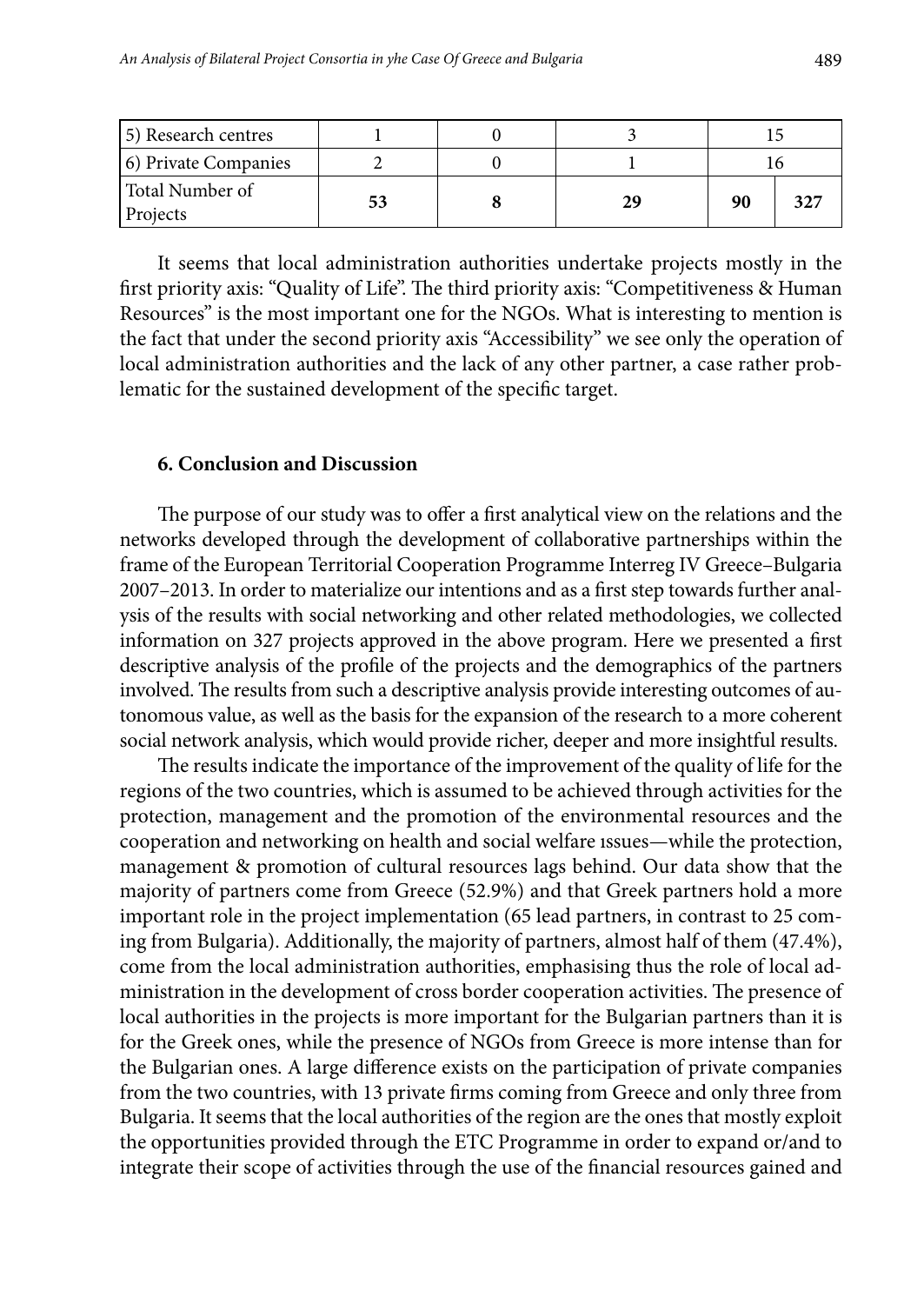the development of collaborative projects with other organizations. The same happens for the NGOs from both the Greek and the Bulgarian side who see the ETC funding as an important opportunity to further expand their activities. Finally, what is interesting to mention is the fact that under the second priority axis "Accessibility" we see only the operation of local administration authorities and the lack of any other partner, a case rather problematic for the sustained development of the specific target

Further research could focus on performing a social network analysis in order to identify and analyse the characteristics of the networks established between the collaborating partners. Such an approach would allow us to see who collaborates with whom and provide input on the criteria for partner selection. Additionally, a further analysis on historical and organizational contexts (Cassiman et al., 2009, p. 216) and on understanding how the structures and procedures employed can be understood in relation to previous and simultaneous courses of activity, to future plans, and to standard operating procedures, traditions, and the norms of their surroundings (Cassiman et al., 2009, p. 216).

#### **Acknowledgements**

The work presented here was conducted as part of the project "ENTRE+GB: Greek–Bulgarian Network for Education and Training in Entrepreneurship: Models, Programmes and Virtual Enterprise Infrastructures" (Pr. No. 8089), funded by the European Territorial Cooperation Programme "Greece–Bulgaria 2007–2013" (INTERREG IV) and national funds.

#### **References**

- 1. Ancona, D.G; Caldwell, D. (1990). "Beyond boundary spanning: managing external dependence in product development teams." *Journal of High Technology Management* 1, pp. 119-135.
- 2. Bitzenis, A. (2006). "Determinants of Greek FDI Outflows in the Balkan Region: The Case of Greek Entrepreneurs in Bulgaria." *Eastern European Economics*, Vol. 44(3), pp.79-96.
- 3. Bukvova, H. (2010), Studying Research Collaboration: A Literature Review, *Sprouts: Working Papers on Information Systems*, 10 (3). <http://sprouts.aisnet.org/10-3>.
- 4. Cassiman, B.; Di Guardo, M.C.; Valentini, G. (2009). "Organising R&D Projects to Profit From Innovation: Insights From Co-opetition." *Long Range Planning* 42 pp. 216-233.
- 5. Cassiman, B.; Di Guardo, M.C.; Valentini, G. (2010), "Organizing Links with Science: Cooperate or Contract? A Project-level Analysis." *Research Policy* 39, pp. 882-892.
- 6. Davies, A.; Brady, T. (2000). "Organisational capabilities and learning in complex product systems." *Research Policy* 29, pp. 931-953.
- 7. Dvir, D.; Lipovetsky, S.; Shenhar, A.; Tishler, A. (1998). "In search of project classification: a non-universal approach to project success factors." *Research Policy* 27, pp. 915-935.
- 8. Engwall, M. (2003). "No Project is an Island: Linking Projects to History and Context." *Research Policy* 32, pp.789-808.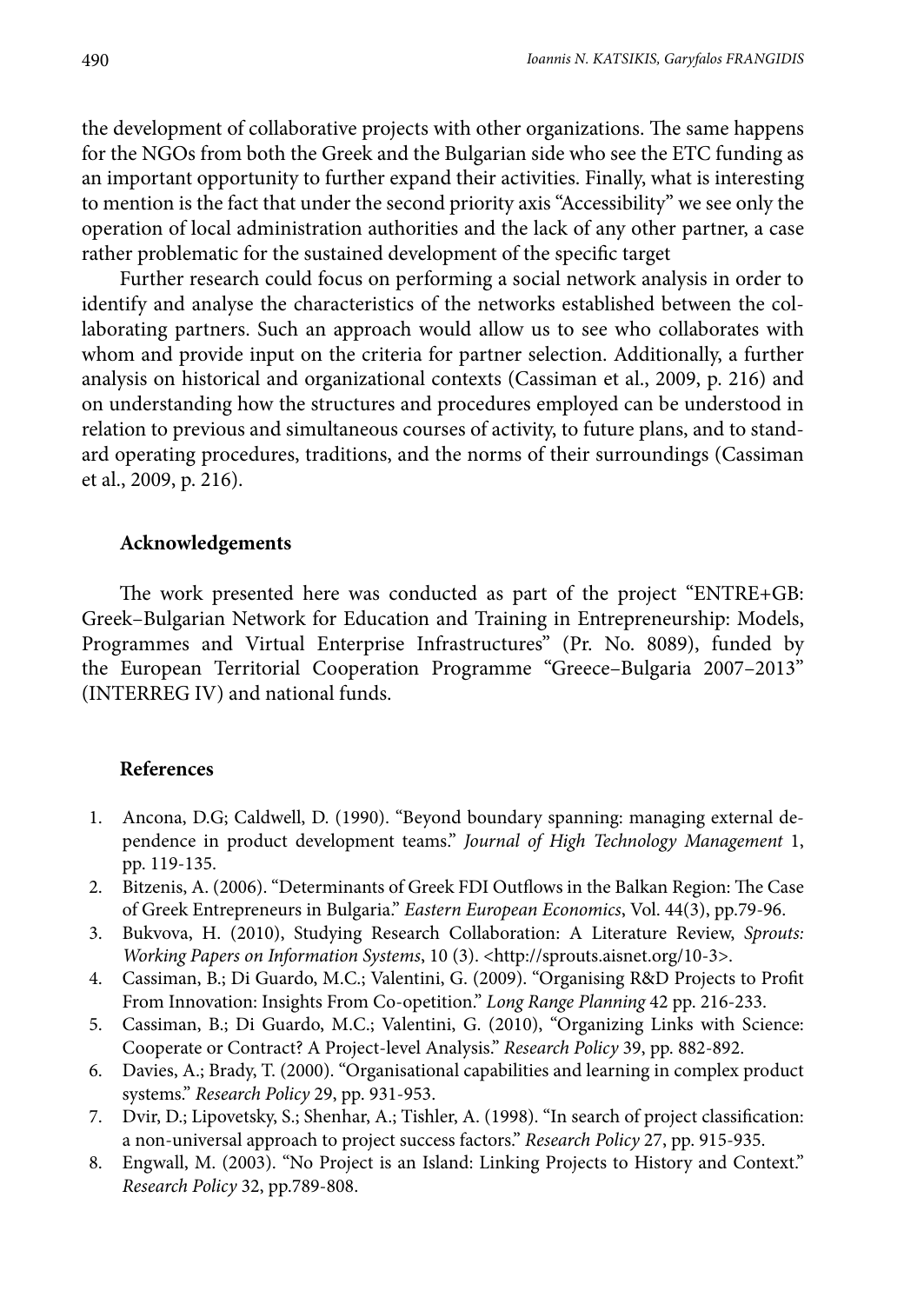- 9. Fontana, R.; Geunab, A.; Matt, M. (2003), "Factors affecting university–industry R&D projects: The importance of searching, screening and signaling." *Research Policy 35*, pp. 309-323.
- 10. Ford, R.C.; Randolph, A.W. (1992). "Cross-functional structures: a review and integration of matrix organization and project management." *Journal of Management* 18 (2), pp. 267-294.
- 11. Geuna, A., (1998). "Determinants of University Participation in EU-funded R&D Cooperative Projects, *Research Policy* 26, pp. 677–687.
- 12. Grossman J.W. (2002). "The evolution of the mathematical research collaboration graph." *Congressus Numeratium*, 158, pp. 202-212.
- 13. Hobday, M. (2000). "The project-based organisation: an ideal form for managing complex products and systems?" *Research Policy* 29, pp. 871-893.
- 14. Hou, H.; Kretschmer, H.; Liu, Z. (2008). "The structure of scientific collaboration networks in scientometrics." *Scientometrics*, 75 (2), 189-202.
- 15. Hu, C.; Racherla, P. (2008). "Visual representation of knowledge networks: A social network analysis of hospitality research domain." *International Journal of Hospitality Management*, 27 (2), pp. 302-312.
- 16. Jassawalla, A.R.; Sashittal H.C. (1998). "An examination of collaboration in high technology new product development processes." *Journal of Product Innovation Management*, 15 (3), pp. 237-254.
- 17. Katsikis, I.; Fragidis, G.; Paschaloudis, D. (2012). "International and Cross Border Entrepreneurship: The Case of Greece and Bulgaria." *52nd European Congress of the Regional Science Association International "Regions in Motion: Breaking the Path"* 21th-25th August 2012, Bratislava, Slovakia.
- 18. Leydesdor, L. and Wagner, C. (2008). "International collaboration in science and the formation of a core group." *Journal of Infometrics*, 2 (4), pp. 317-325.
- 19. Luukkonen, T.; Persson, O.; Sivertsen, G. (1992). "Understanding patterns of international scientific collaboration." *Science Technology Human Values*, 17 (1), pp. 101-126.
- 20. Managing Authority of European Territorial Cooperation Programmes. (2012). *What is European Territorial Cooperation?* (accessed 21-10.-2012). <http://www.interreg.gr/en/ european-territorial-cooperation.html>.
- 21. Newman, M.E.J. (2004). Co-authorship networks and patterns of scientific collaboration. *Proceedings of the National Academy of Sciences of the United States of America*, 101 (1), pp. 5200-5205.
- 22. Petrochilos, A.G.; Salavrakos, I.D. (2003). "An Assessment of the Greek Entrepreneurial Activity in the Black Sea Area (1989-2000): Causes and Prospects." *Journal of Socio-Economics*, 32: pp. 331-349.
- 23. Pinto, J.K.; Kharbanda, O.P. (1995). "Lessons for an accidental profession." *Business Horizons* (March/April), pp. 41-50.
- 24. Prencipe, A.; Tell, F. (2001). "Inter-project learning: processes and outcomes on knowledge codification in project-based firms." *Research Policy* 30, pp. 1373-1394.
- 25. Sakakibara, M. (2001). "Cooperative Research and Development: Who Participates and in Which Industries do Projects Take Place?" *Research Policy* 30, pp. 993-1018.
- 26. Shenhar, A.J.; Dvir, D. (1996). "Toward a typological theory of project management." *Research Policy* 25, pp. 607-632.
- 27. Wagner, C.; Leydesdor, L. (2005). "Network structure, self-organization, and the growth of international collaboration in science." *Research Policy*, 34 (10), pp. 1608-1618.